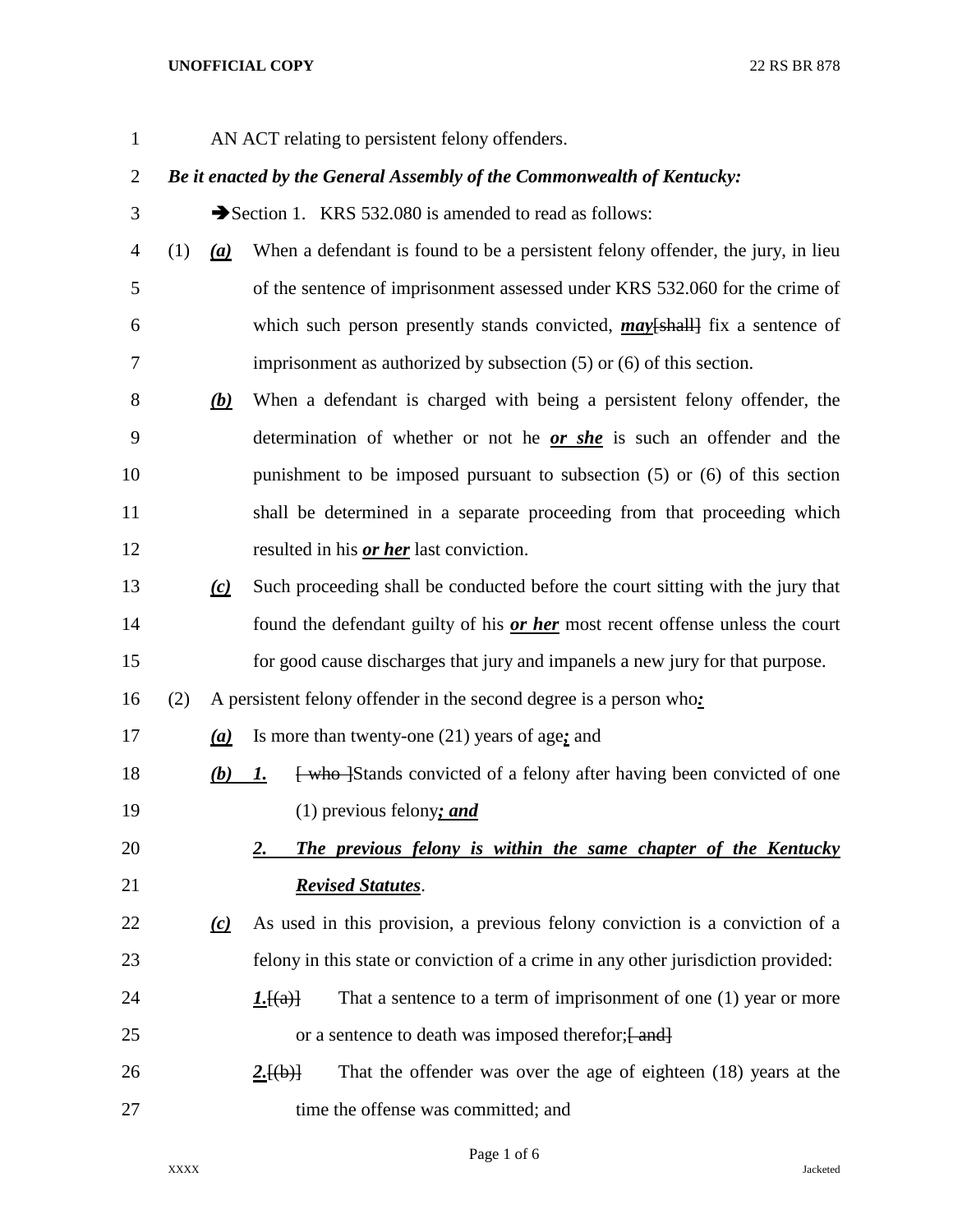| $\mathbf{1}$   | That the offender:<br>3.[(e)]                                                                      |
|----------------|----------------------------------------------------------------------------------------------------|
| $\overline{2}$ | $a$ . [1.] Completed service of the sentence imposed on the previous felony                        |
| 3              | conviction within five (5) years prior to the date of commission of                                |
| $\overline{4}$ | the felony for which he $or$ she now stands convicted; $[or]$                                      |
| 5              | on probation, parole, postincarceration supervision,<br>$b.$ [2.] Was                              |
| 6              | conditional discharge, conditional release, furlough, appeal bond,                                 |
| 7              | or any other form of legal release from any of the previous felony                                 |
| 8              | convictions at the time of commission of the felony for which he                                   |
| 9              | or she now stands convicted; $\left\{ \frac{\alpha}{2} \right\}$                                   |
| 10             | $c.\overline{[3,]}$ Was discharged from probation, parole, postincarceration                       |
| 11             | supervision, conditional discharge, conditional release, or any                                    |
| 12             | other form of legal release on any of the previous felony                                          |
| 13             | convictions within five (5) years prior to the date of commission of                               |
| 14             | the felony for which he <u>or she</u> now stands convicted; $\left\{ \text{or} \right\}$           |
| 15             | $d. [4.]$ Was in custody from the previous felony conviction at the time of                        |
| 16             | commission of the felony for which he <u>or she</u> now stands                                     |
| 17             | convicted; or                                                                                      |
| 18             | $e.\overline{5}$ . Had escaped from custody while serving any of the previous                      |
| 19             | felony convictions at the time of commission of the felony for                                     |
| 20             | which he <i>or she</i> now stands convicted.                                                       |
| 21             | A persistent felony offender in the first degree is a person who:<br>(3)                           |
| 22             | Is more than twenty-one $(21)$ years of age; and<br>(a)                                            |
| 23             | Who stands convicted of a felony after having been convicted of two (2)<br><u>(b)</u><br><u>I.</u> |
| 24             | or more felonies, or one (1) or more felony sex crimes against a minor as                          |
| 25             | defined in KRS 17.500, and now stands convicted of any one (1) or                                  |
| 26             | more felonies; and                                                                                 |
| 27             | The previous felony or felonies are within the same chapter of the<br><u>2.</u>                    |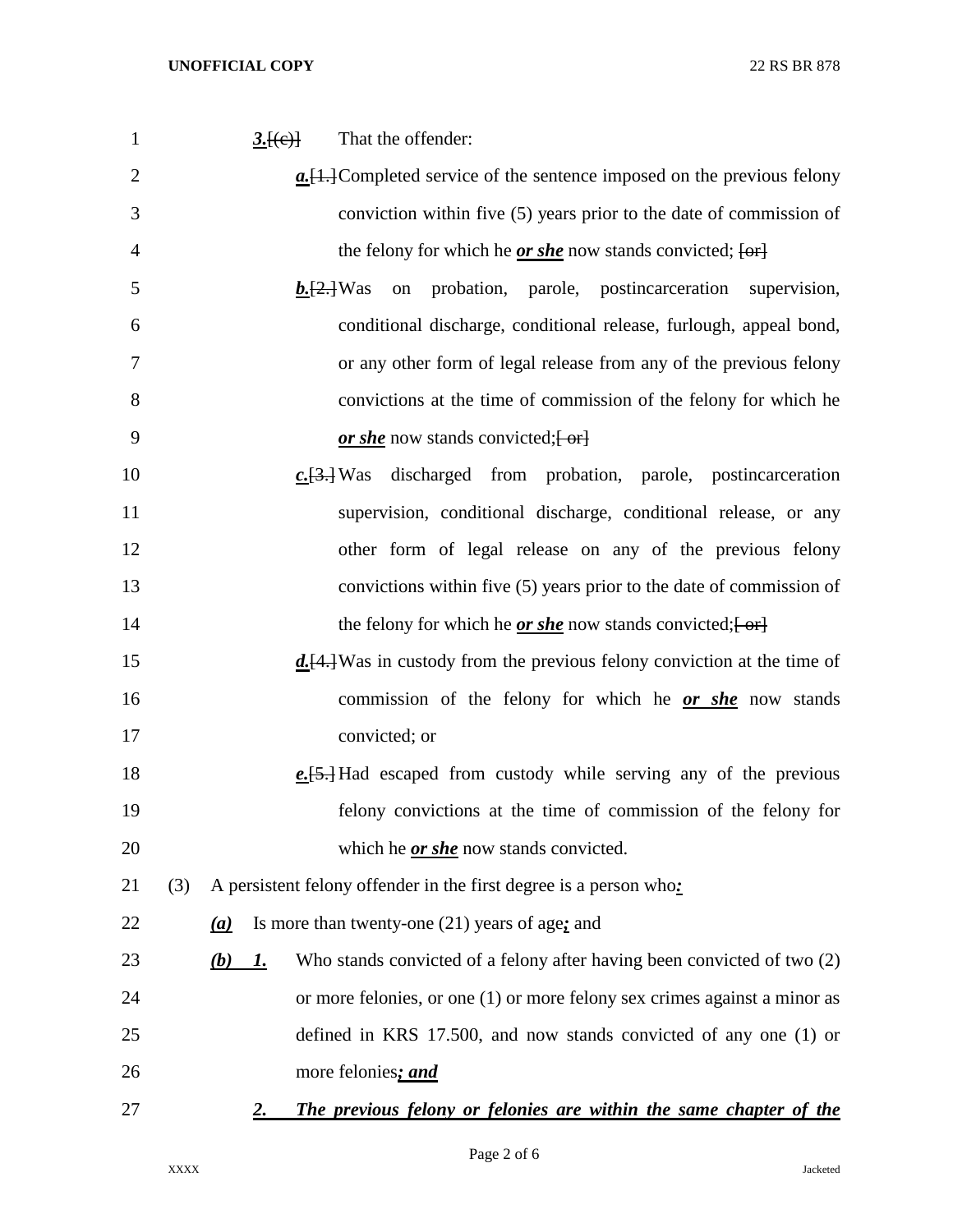*Kentucky Revised Statutes*. *(c)* As used in this provision, a previous felony conviction is a conviction of a felony in this state or conviction of a crime in any other jurisdiction provided: *1.*[(a)] That a sentence to a term of imprisonment of one (1) year or more 5 or a sentence to death was imposed therefor;  $\{$ and  $\}$  *2.*[(b)] That the offender was over the age of eighteen (18) years at the time the offense was committed; and **3.** [(e)] That the offender: *a.*[1.]Completed service of the sentence imposed on any of the previous felony convictions within five (5) years prior to the date of the commission of the felony for which he *or she* now stands 12 convicted; [-or] *b.*[2.]Was on probation, parole, postincarceration supervision, conditional discharge, conditional release, furlough, appeal bond, or any other form of legal release from any of the previous felony convictions at the time of commission of the felony for which he *or she* now stands convicted;  $\left\{\text{-or} \right\}$  *c.*[3.] Was discharged from probation, parole, postincarceration supervision, conditional discharge, conditional release, or any other form of legal release on any of the previous felony convictions within five (5) years prior to the date of commission of 22 the felony for which he *or she* now stands convicted;  $\{or\}$  *d.*[4.]Was in custody from the previous felony conviction at the time of commission of the felony for which he *or she* now stands convicted; or *e.*[5.] Had escaped from custody while serving any of the previous felony convictions at the time of commission of the felony for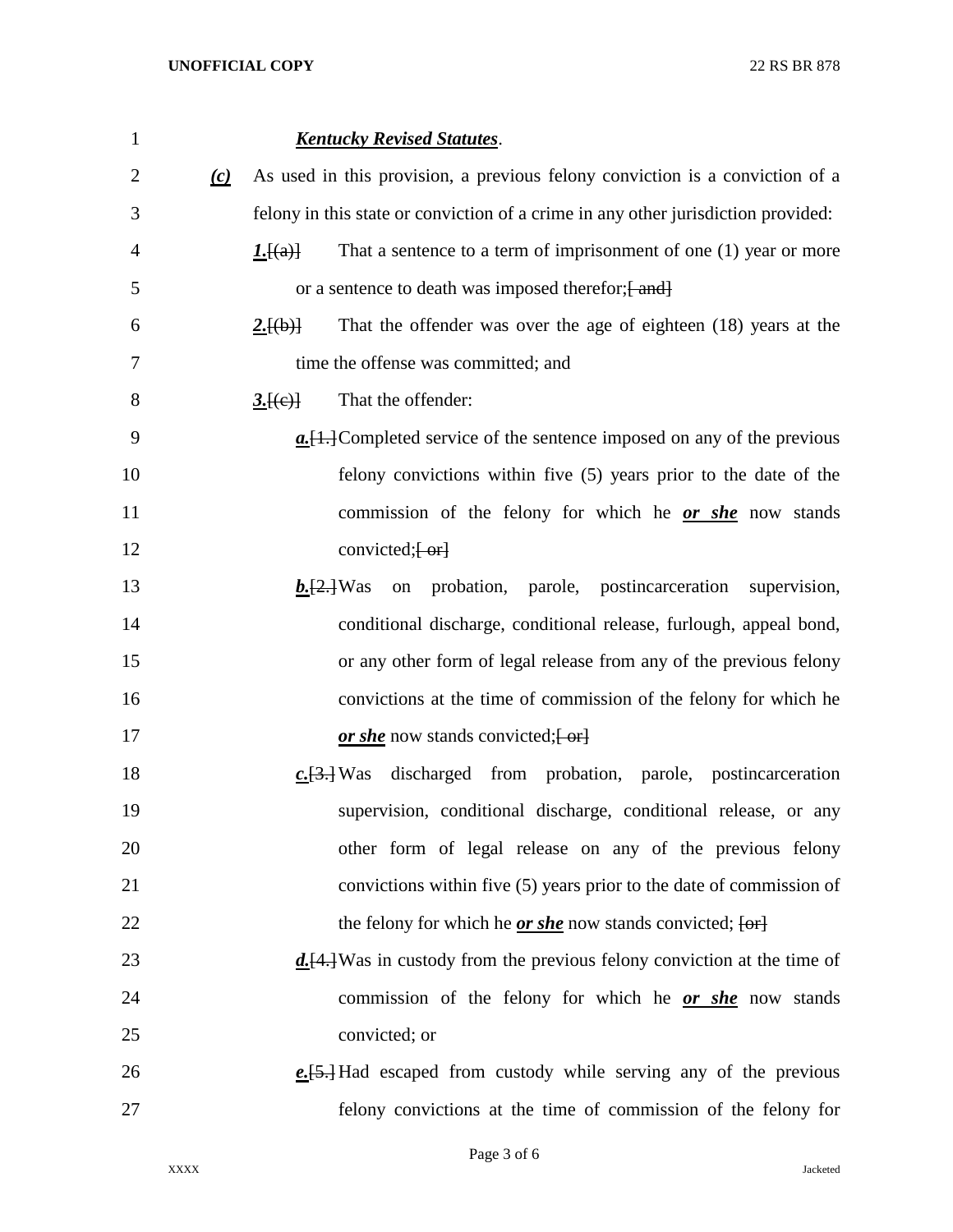which he *or she* now stands convicted.

 (4) For the purpose of determining whether a person has two (2) or more previous felony convictions, two (2) or more convictions of crime for which that person served concurrent or uninterrupted consecutive terms of imprisonment shall be deemed to be only one (1) conviction, unless one (1) of the convictions was for an offense committed while that person was imprisoned.

 (5) *(a)* A person who is found to be a persistent felony offender in the second degree shall be sentenced to an indeterminate term of imprisonment pursuant to the sentencing provisions of KRS 532.060(2) for the next highest degree than the offense for which convicted.

- *(b)* A person who is found to be a persistent felony offender in the second degree shall not be eligible for probation, shock probation, or conditional discharge, unless all offenses for which the person stands convicted are Class D felony offenses which do not involve a violent act against a person, in which case probation, shock probation, or conditional discharge may be granted.
- *(c)* A violent offender who is found to be a persistent felony offender in the second degree shall not be eligible for parole except as provided in KRS 439.3401.
- (6) A person who is found to be a persistent felony offender in the first degree shall be sentenced to imprisonment as follows:
- (a) If the offense for which he *or she* presently stands convicted is a Class A or Class B felony, or if the person was previously convicted of one (1) or more sex crimes committed against a minor as defined in KRS 17.500 and presently stands convicted of a subsequent sex crime, a persistent felony offender in the first degree shall be sentenced to an indeterminate term of imprisonment, the 26 maximum of which shall not be less than twenty (20) years nor more than fifty (50) years, or life imprisonment, or life imprisonment without parole for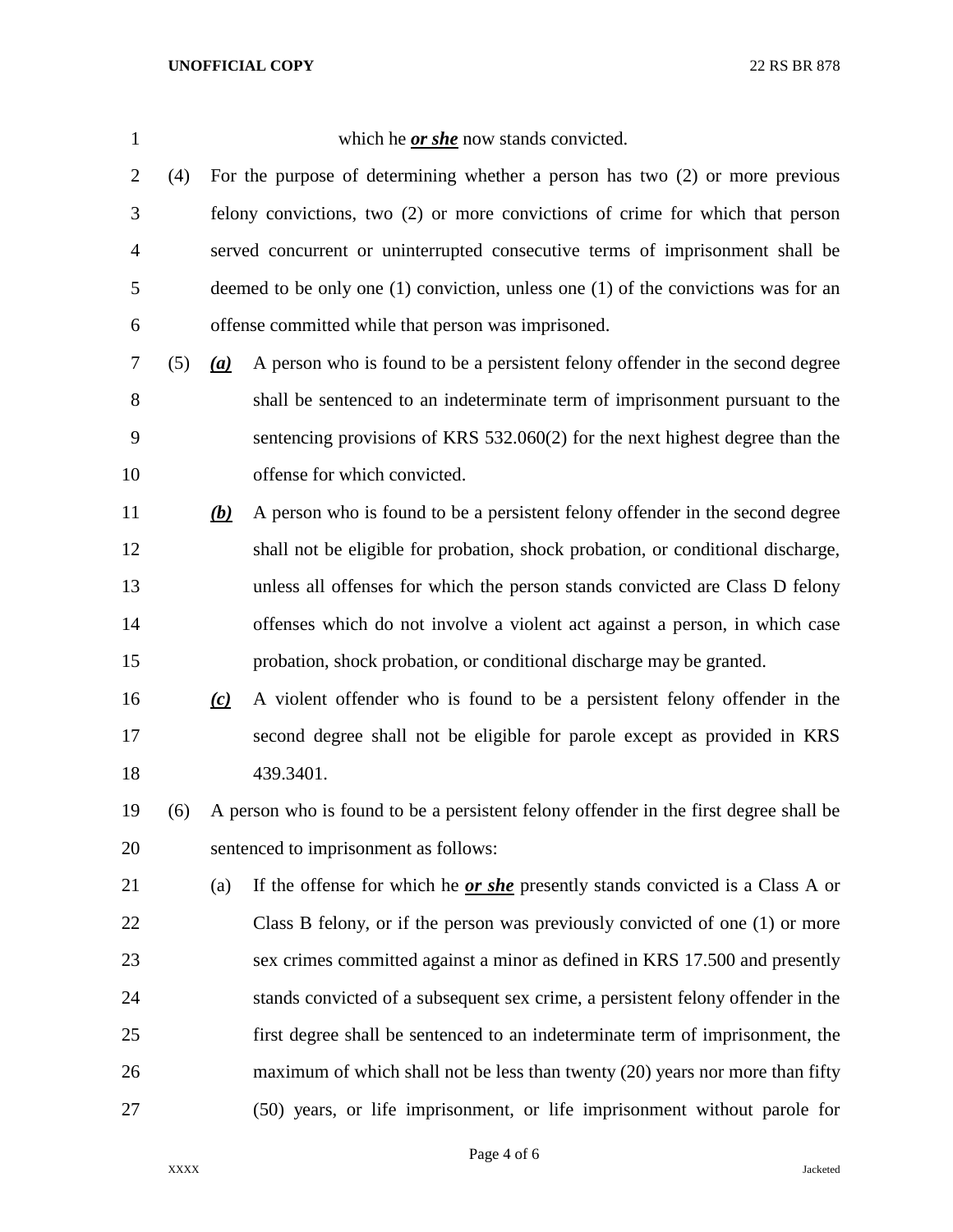## **UNOFFICIAL COPY** 22 RS BR 878

| $\mathbf{1}$   |            |     | twenty-five (25) years for a sex crime committed against a minor;                   |
|----------------|------------|-----|-------------------------------------------------------------------------------------|
| $\overline{2}$ |            | (b) | If the offense for which he $or$ she presently stands convicted is a Class C or     |
| 3              |            |     | Class D felony, a persistent felony offender in the first degree shall be           |
| $\overline{4}$ |            |     | sentenced to an indeterminate term of imprisonment, the maximum of which            |
| 5              |            |     | shall not be less than ten $(10)$ years nor more than twenty $(20)$ years.          |
| 6              | (7)        | (a) | A person who is found to be a persistent felony offender in the first degree        |
| 7              |            |     | shall not be eligible for probation, shock probation, or conditional discharge,     |
| 8              |            |     | unless all offenses for which the person stands convicted are Class D felony        |
| 9              |            |     | offenses which do not involve a violent act against a person or a sex crime as      |
| 10             |            |     | that term is defined in KRS 17.500, in which case, probation, shock probation,      |
| 11             |            |     | or conditional discharge may be granted.                                            |
| 12             |            | (b) | If the offense the person presently stands convicted of is a Class A, B, or C       |
| 13             |            |     | felony, the person shall not be eligible for parole until the person has served a   |
| 14             |            |     | minimum term of incarceration of not less than ten (10) years, unless another       |
| 15             |            |     | sentencing scheme applies.                                                          |
| 16             |            | (c) | A violent offender who is found to be a persistent felony offender in the first     |
| 17             |            |     | degree shall not be eligible for parole except as provided in KRS 439.3401.         |
| 18             | (8)        |     | A conviction, plea of guilty, or Alford plea under KRS 218A.1415 shall not trigger  |
| 19             |            |     | the application of this section, regardless of the number or type of prior felony   |
| 20             |            |     | convictions that may have been entered against the defendant. A conviction, plea of |
| 21             |            |     | guilty, or Alford plea under KRS 218A.1415 may be used as a prior felony offense    |
| 22             |            |     | allowing this section to be applied if he or she is subsequently convicted of a     |
| 23             |            |     | different felony offense.                                                           |
| 24             | (9)        |     | The provisions of this section amended by 1994 Ky. Acts ch. 396, sec. 11, shall be  |
| 25             |            |     | retroactive.                                                                        |
| 26             | $(10)$ (a) |     | Except as provided in paragraph (b) of this subsection, this section shall not      |
| 27             |            |     | apply to a person convicted of a criminal offense if the penalty for that offense   |

Page 5 of 6